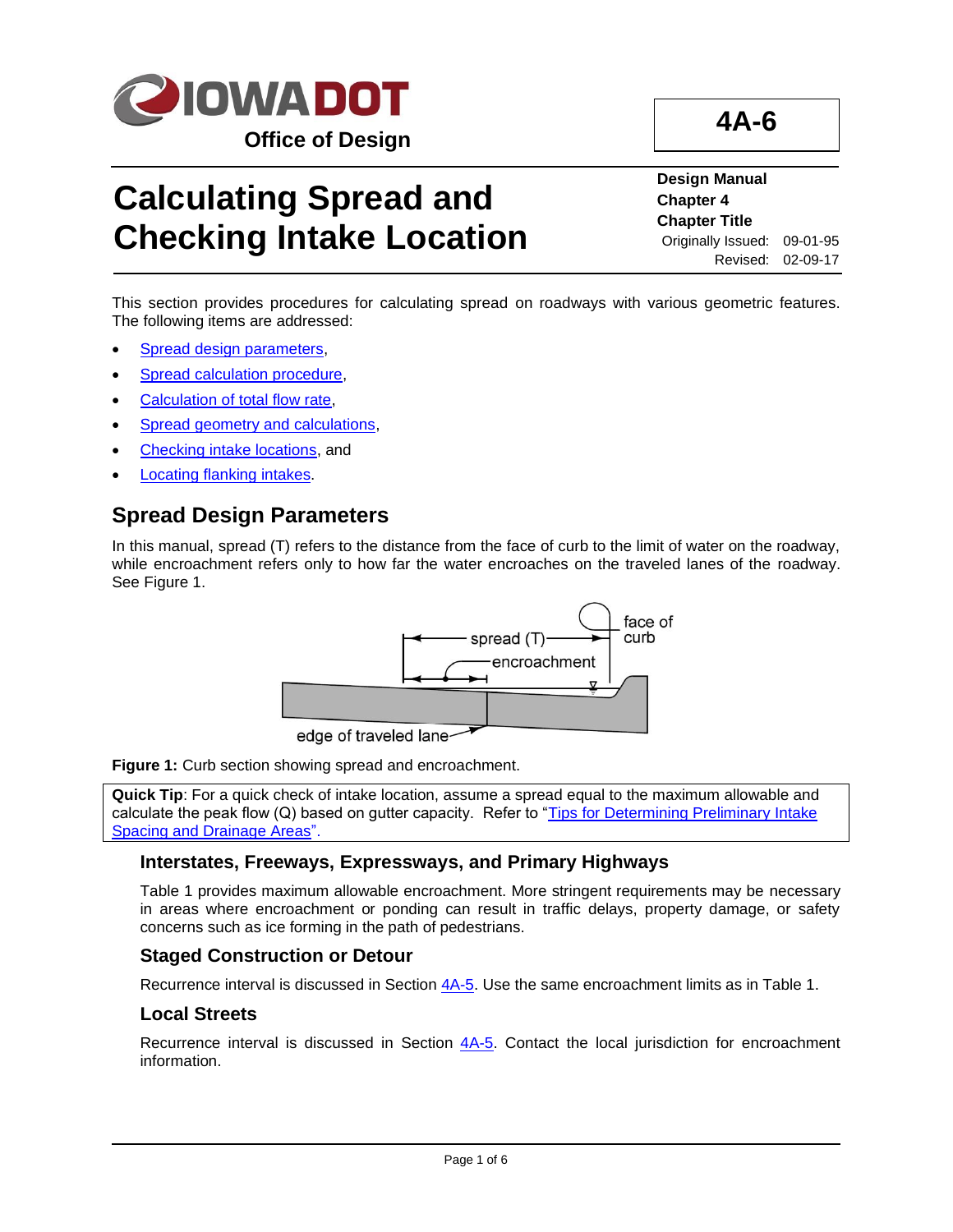| situation                                     | design storm<br>recurrence interval | maximum allowable<br>encroachment                                              |
|-----------------------------------------------|-------------------------------------|--------------------------------------------------------------------------------|
| <b>Interstates, Freeways, and Expressways</b> |                                     |                                                                                |
| intake on continuous grade                    | 10 year                             | no encroachment                                                                |
| intake at a sag point                         | 50 year                             |                                                                                |
| major storm check                             | 100 year                            | equivalent of one 12 foot driving<br>lane open to traffic in each<br>direction |
| Primary Highway (posted speed $\geq$ 45 mph)  |                                     |                                                                                |
| intake on a continuous grade                  | 10 year                             | no encroachment                                                                |
| intake at a sag point                         | 50 year                             | $3$ feet <sup>(a)</sup>                                                        |
| major storm check                             | 100 year                            | (b)                                                                            |
| Primary Highway (posted speed < 45 mph)       |                                     |                                                                                |
| intake on a continuous grade                  | 10 year                             | $3$ feet <sup>(a)</sup>                                                        |
| intake at a sag point                         | 50 year                             |                                                                                |
| major storm check                             | 100 year                            | (b)                                                                            |

**Table 1: Design storm recurrence interval and allowable encroachment.**

(a) For cross sections with no shoulder, allowable encroachment for two lane roadways is 3 feet onto the traveled lane. Where there are two or more adjacent lanes in a given direction, allowable encroachment is 6 feet onto the traveled lane in that direction.

(b) The equivalent of one 12 foot lane width open to traffic for two-lane roadways. The equivalent of one 12 foot lane width open to traffic in each direction for three (or more) lane roadways. Note a lane width could be two partial lanes if they are adjacent and not obstructed.

## <span id="page-1-0"></span>**Spread Calculation Procedure**

Following is a step-by-step procedure. Explanations and examples are then provided.

Use the Rational Method (Section  $4A-5$ ) to find the design storm peak rate of runoff (Q) from each drainage area. Start at the upstream end and follow the steps below for each area:

- Calculate the total flow rate to the intake.
- Calculate the design storm spread (T) to determine how much water is encroaching on the roadway.
- Use the calculated spread to determine whether the preliminary intake locations are appropriate for the design event. If spread exceeds maximum allowable for the minor design storm, adjust intakes and recalculate Q and spread as required.

Once intake locations are established meeting maximum allowable spread for the minor design storm, evaluate spread for the major design storm.

- Calculate Q and spread for the major design storm.
- Evaluate intake locations for the major design storm. Also evaluate overland flow paths to determine where the water will go when it overtops the curb or crown of the roadway.



<span id="page-1-1"></span>Spread at sag locations for curb-opening intakes and grate intakes is discussed in Sections [4A-7](04a-07.pdf) and [4A-8](04a-08.pdf) respectively.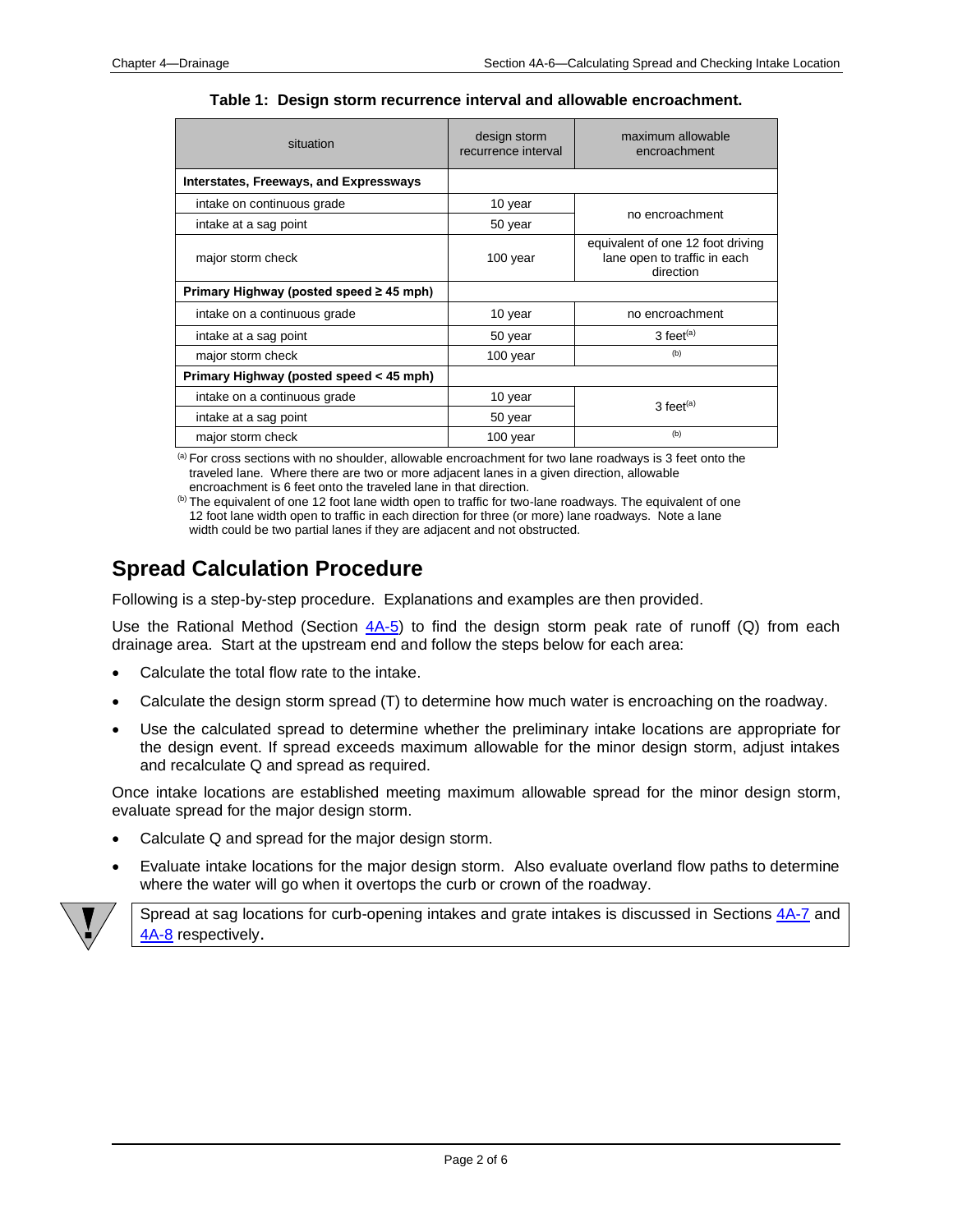## **Calculation of Total Flow Rate**

 $Q = Q_{bp} + Q_a$  (Equation 4A-6\_1)

where:

 $Q =$  Total flow rate, ft<sup>3</sup>/s.

 $Q_{bp}$  = Bypass flow (flow not intercepted by the upstream intake), ft<sup>3</sup>/s.

 $Q_a$  = Flow from the drainage area after the upstream intake, ft<sup>3</sup>/s.

## <span id="page-2-0"></span>**Spread Geometry and Calculations**

A curb and gutter combination forms a triangular channel that can carry runoff without interrupting traffic. Spread for a given peak flow (Q) value depends on the type of gutter section used: triangle or multitriangle.

## **Triangle**



#### **Figure 2:** Triangle section.

In Figure 2, d is the depth of water at the curb for a spread of  $T$  and  $S_x$  is the pavement cross slope. The spread could include part of a shoulder or traveled lane. The Triangle section has the assumption that the pavement cross slope under the width of spread is constant. When the spread is known, the depth of water in the gutter at the curb (see Figure 2) can be calculated:

 $d = T \times S_x$ , ft (Equation 4A-6 2).

where:

d = Depth at curb for allowable spread, ft (see Figure 4).

 $T =$  Spread, ft.

 $S_x$  = Pavement cross slope, ft/ft.

Manning's equation (modified for triangular gutter flow) is used to determine gutter flow:

$$
Q = \frac{K_{u}}{n} S_{x}^{1.67} T^{2.67} \sqrt{S_{L}}
$$
 (Equation 4A-6\_3)

where:

$$
T =
$$
 Spread, ft (m).

 $Q =$  Total gutter flow, ft<sup>3</sup>/s.

$$
K_u = 0.56.
$$

- n = Manning's coefficient (see Table 2).
- $S_x$  = Cross slope of gutter, ft/ft (Note: this is often steeper than the cross slope of the traveled lanes).
- $S_L$  = Longitudinal slope of the gutter, ft/ft.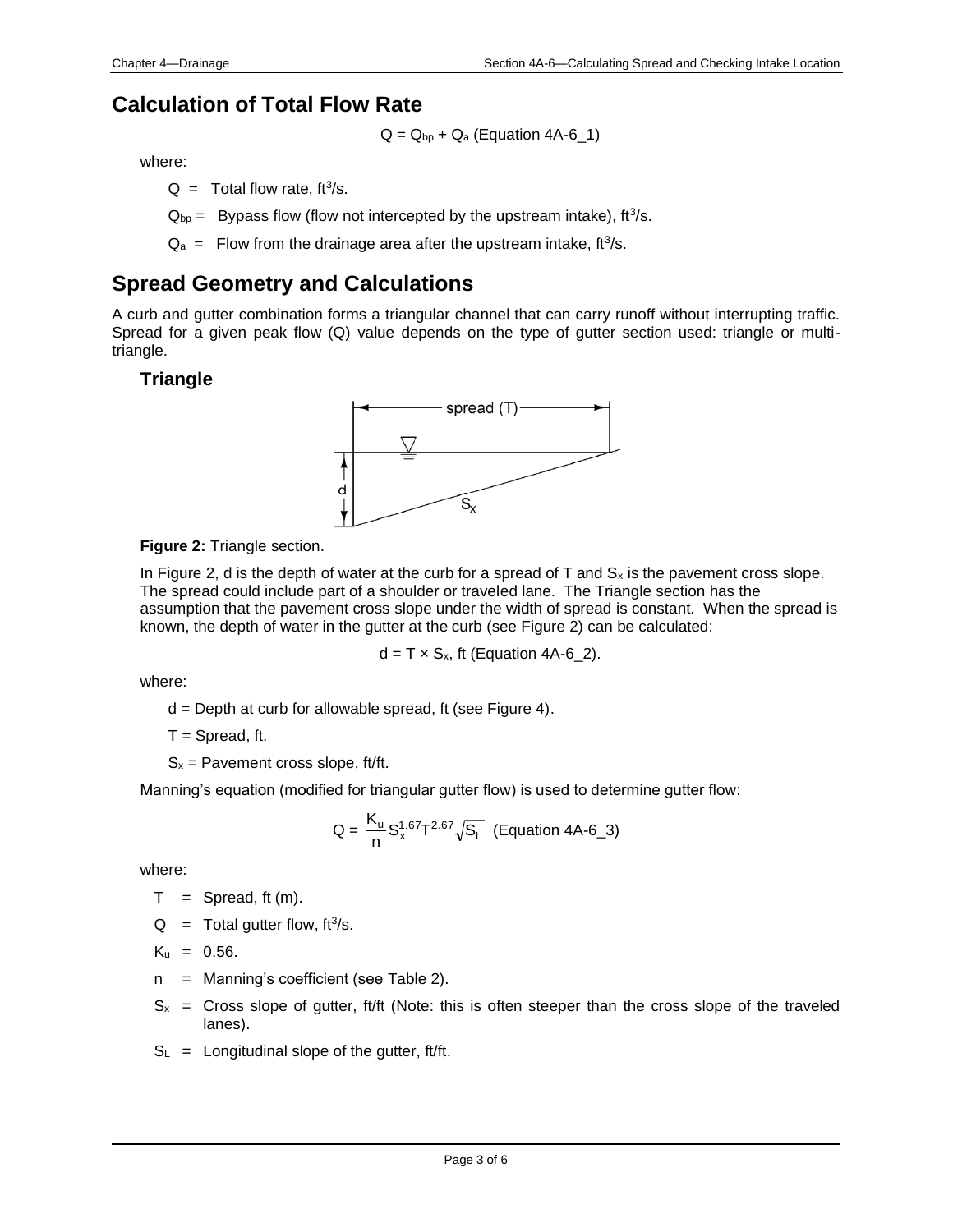| type of gutter or pavement        | Manning's n* |
|-----------------------------------|--------------|
| <b>Concrete Gutter:</b>           |              |
| <b>Troweled finish</b>            | 0.012        |
| <b>Asphalt Pavement:</b>          |              |
| Smooth texture                    | 0.013        |
| Rough texture                     | 0.016        |
| Concrete gutter-asphalt pavement: |              |
| Smooth                            | 0.013        |
| Rough                             | 0.015        |
| Concrete pavement:                |              |
| Float finish                      | 0.014        |
| Broom finish                      | 0.016        |

| Table 2: Manning's roughness coefficients for gutters and pavement. <sup>1</sup> |
|----------------------------------------------------------------------------------|
|----------------------------------------------------------------------------------|

\*For gutters with small slope, where sediment may accumulate,

evaluate width of spread by increasing the above values of "n" by 0.02.

When the gutter flow rate is known, the spread can be calculated by rearranging Equation 2:

$$
T = \left[\frac{nQ}{K_u S_x^{1.67} \sqrt{S_L}}\right]^{0.375}
$$
 (Equation 4A-6\_4)

The designer should be aware of how selection of a variable affects results. For example, using a larger n value to account for potential future sediment or older pavement will result in a smaller Q value in Equation 4A-6\_3 and a larger T value in Equation 4A-6\_4. Thus, using a larger n value will be conservative with respect to width of spread determinations; however, it will be less conservative with respect to inlet and pipe sizing.

[Example Problem 4A-6\\_1, Calculating Spread \(Simple Triangle\)](04a-06/Example_1_4A_6.pdf)

## **Multi-triangle (Composite Section)**





A Multi-triangle (depressed) section is more complicated than the simple triangle section and requires different calculations. For calculating spread in a depressed gutter section, use the following formula:

 $T = T_w + T_s$  (Equation 4A-6\_5)

where:

 $T =$  Spread, ft.

 $T_w$  = Depressed gutter section spread, ft.

<sup>1</sup> FHWA, *Design Charts for Open-Channel Flow, Hydraulic Design Series No. 3 (1977 reprint).*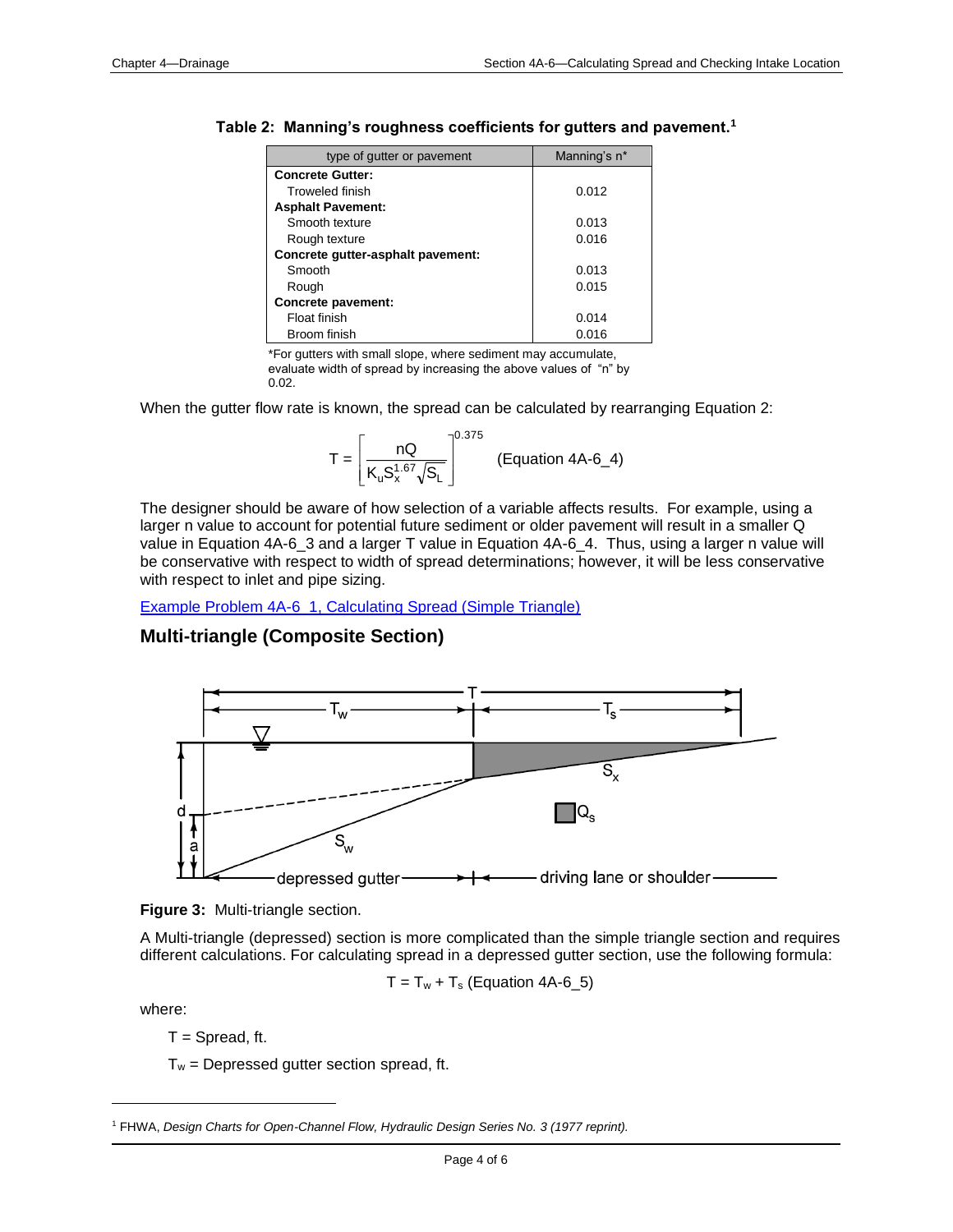$T_s$  = Spread outside of the depressed gutter section, ft.  $T_s$  is calculated as follows:

$$
T_s = \frac{T_w \times \frac{S_w}{S_x}}{\left[\frac{S_w}{S_x} - \frac{1}{1}\right]^{0.375}}
$$
 (Equation 4A-6<sub>6</sub>)  

$$
-1
$$

where:

 $Q = \text{Total gutter flow}, \, \text{ft}^3/\text{s}.$ 

 $Q_s$  = Flow outside of the depressed gutter section, ft<sup>3</sup>/s.

 $S_x$  = Cross slope of driving lane, ft/ft.

 $S_w$  = Cross slope of depressed gutter, ft/ft (m/m).  $S_w$  is determined as follows:

$$
S_w = S_x + \frac{a}{12T_w}
$$
 English units

where a is the depth of the depressed gutter section in inches or mm (see Figure 3).

[Example Problem 4A-6\\_2, Calculating Spread \(Multi-Triangle\)](04a-06/Example_2_4A_6.pdf)

**NOTE:** If a multi-triangle gutter section is selected for design, the calculations can be simplified by assuming a uniform cross slope of  $S<sub>x</sub>$ . A uniform cross slope produces a wider spread than a multitriangle section for the same value of Q. Assuming a uniform cross slope results in more conservative (closer) intake spacing.

#### <span id="page-4-0"></span>**Checking Intake Locations**

After calculating spread:

- Compare calculated spread to the allowable spread.
- If spread exceeds allowable limits, relocate or resize the intake, or add an additional intake.
- If relocating an intake, recalculate Q for the new drainage area(s) and calculate new values of spread.
- Repeat the procedure of relocating and adding intakes until spread is within acceptable limits.

[Example Problem 4A-6\\_3, Intake Location Check](04a-06/Example_3_4A_6.pdf)

### <span id="page-4-1"></span>**Locating Flanking Intakes**

On major highways, interstates, freeways, and other roadways on the National Highway System, flanking intakes are required on each side of sag intakes. Flanking intakes function to:

- Pick up silt before the velocity in the gutter becomes too slow.
- Reduce ponding at the low point if volumes of water are high or if the intake at the low point becomes plugged.

Flanking intakes are to act in relief, not to intercept flow in order to reduce bypass flow. Therefore, do not include the effects of flanking intakes when sizing and spacing other intakes.

**Note:** If the low point falls at the end of a return, take care not to place a flanking intake within the return.

Flanking intakes should be located so each will receive half of the flow should the sag intake become clogged. They should do this before spread at the sag intake exceeds allowable minor design storm spread. If SW-507 or SW-508 intakes are used as flanking intakes, locate them at an elevation of 0.17d above the sag intake, where d is the depth at curb for the maximum allowable spread. If SW-509 or SW-510 intakes are used, locate them at an elevation of 0.37d above the sag intake. When barrier grate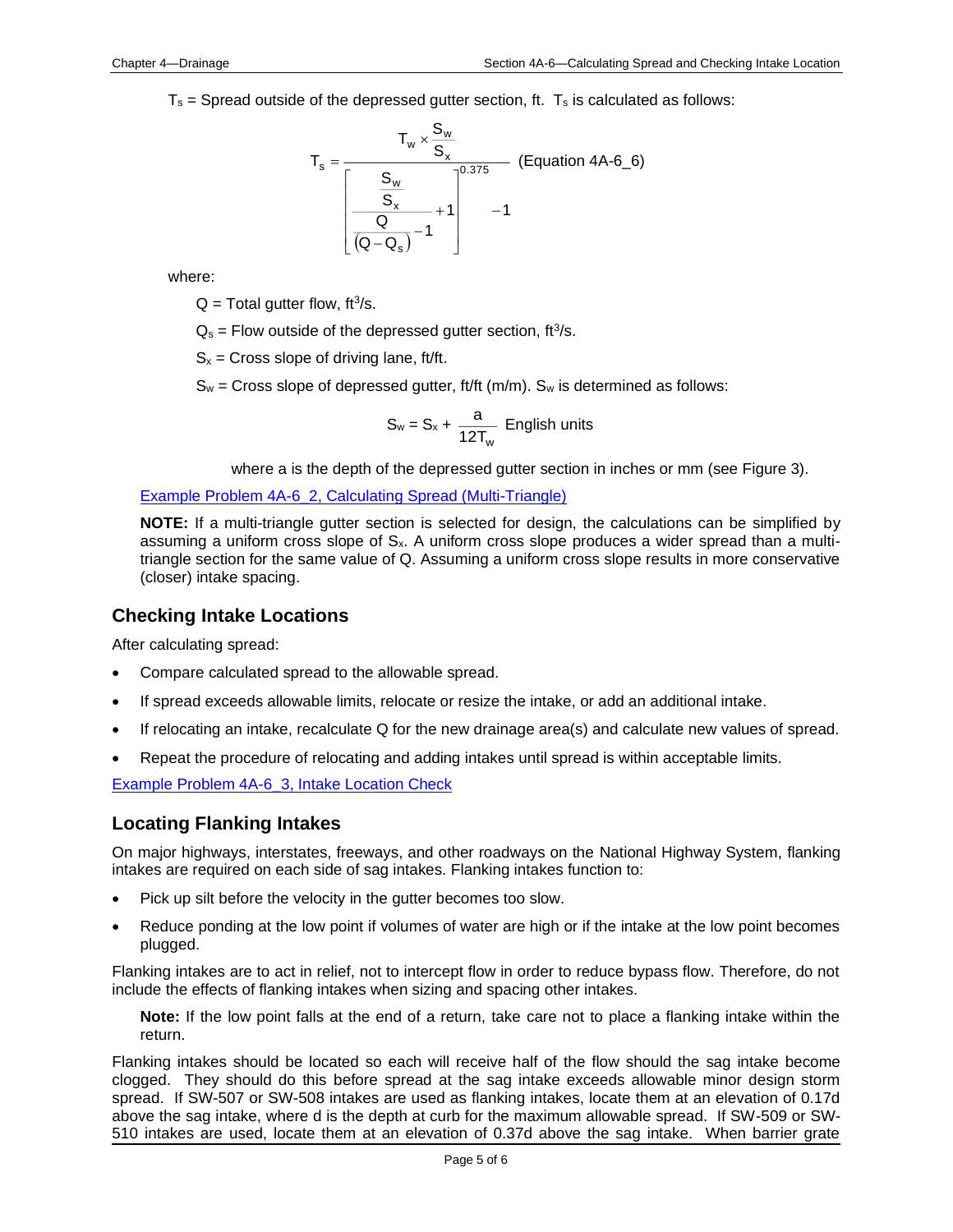intakes (SW-547, SW-548, and SW-549) are being used, locate flanking intakes at an elevation of 0.37d above the sag intake. Refer to Sections [4A-7](04a-07.pdf) and [4A-8](04a-08.pdf) for information on determining d for sag intakes.



**Figure 4:** [Locating flanking intakes for a sag intake.](04a-06/Locating_Flanking_Intakes_for_a_Sag_Intake.pdf)

Urban areas can present challenges when locating flanking intakes. Designers may not be able to properly locate flanking intakes without placing them in intersections with side streets or driveways. In addition, speeds in urban areas are lower, which allows for higher K values for vertical curves. As a result, locating a flanking intake at the proper elevation may result in the intake being placed too close to the sag intake. For situations such as these, designers will need to explore alternatives or obtain a design exception to exclude flanking intakes.

### **Additional Considerations**

[HEC-22](http://www.fhwa.dot.gov/engineering/hydraulics/pubs/10009/10009.pdf) discusses additional typical gutter sections, shallow swales, and intake spacing design and provides several examples.